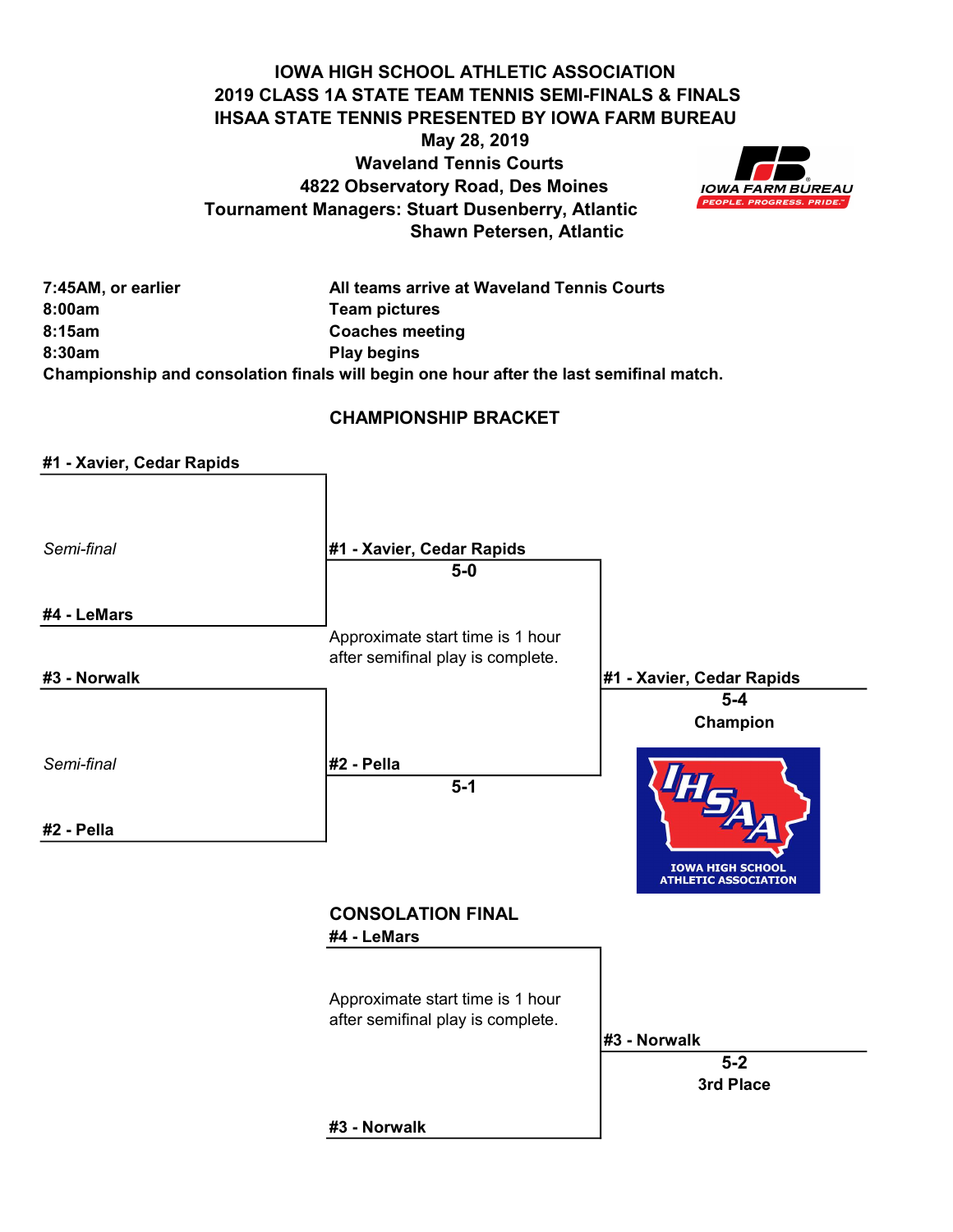# IHSAA CLASS 1A STATE TEAM TENNIS SEMI FINALS LINE-UP AND SCORE SHEET IHSAA STATE TENNIS PRESENTED BY IOWA FARM BUREAU



TUESDAY, May 28, 2019 Waveland Tennis Courts, Des Moines Tournament Managers: Stuart Dusenberry, Atlantic Shawn Petersen, Atlantic



| #1 - Xavier, Cedar Rapids                       | #4 - LeMars               |            |                       |                       |                       |
|-------------------------------------------------|---------------------------|------------|-----------------------|-----------------------|-----------------------|
| <b>Coach: Jim Potts</b>                         | <b>Coach: Bill Dalton</b> |            |                       |                       |                       |
| <b>SINGLES</b>                                  | <b>SINGLES</b>            | Winner     | <b>Score</b>          | <b>Score</b>          | <b>Score</b>          |
| Name, Grade                                     | Name, Grade               |            | Set 1                 | Set 2                 | Set 3                 |
| #1 Brady Horstmann, 9                           | #1 Zach Wingert, 12       | Xavier, CR | $6-0$                 | $6 - 1$               |                       |
| Wes Johnson, 11                                 | #2 Kaden Wingert, 10      | Xavier, CR | $6 - 3$               | $6 - 3$               |                       |
| #3 Matthew Schmit, 10                           | #3 Josh Pratt, 11         | Xavier, CR | $6 - 1$               | $6 - 2$               |                       |
| #4 Hugh Courter, 9                              | #4 Christian Owen, 12     | Xavier, CR | $6 - 3$               | $6 - 2$               |                       |
| #5 Garrett Coester, 12                          | #5 Matthew Ahlers, 9      | Xavier, CR | $6 - 2$               | $6 - 1$               |                       |
| #6 Ethan Shimak, 10                             | #6 Noah Wiltgen, 11       |            |                       |                       |                       |
|                                                 | <b>DOUBLES</b>            | Winner     | <b>Score</b><br>Set 1 | <b>Score</b><br>Set 2 | <b>Score</b><br>Set 3 |
| <b>DOUBLES</b><br>#1 Wes Johnson, 11            | #1 Zach Wingert, 12       |            |                       |                       |                       |
|                                                 |                           |            |                       |                       |                       |
| Matthew Schmit, 10                              | Josh Pratt, 11            |            |                       |                       |                       |
| #2 Brady Horstmann, 9                           | #2 Kaden Wingert, 10      |            |                       |                       |                       |
| Hugh Courter, 9                                 | Matthew Ahlers, 9         |            |                       |                       |                       |
| #3 Garrett Coester, 12                          | #3 Christian Owen, 12     |            |                       |                       |                       |
| Ethan Shimak, 10                                | Kutter Wright, 10         |            |                       |                       |                       |
| Substitute(s):<br>Trenton Link, 9/Delcan Coe, 9 | Substitute(s):            |            |                       |                       |                       |
|                                                 |                           |            |                       |                       |                       |
| <b>FINAL SCORE</b><br>5                         | 0                         |            |                       |                       |                       |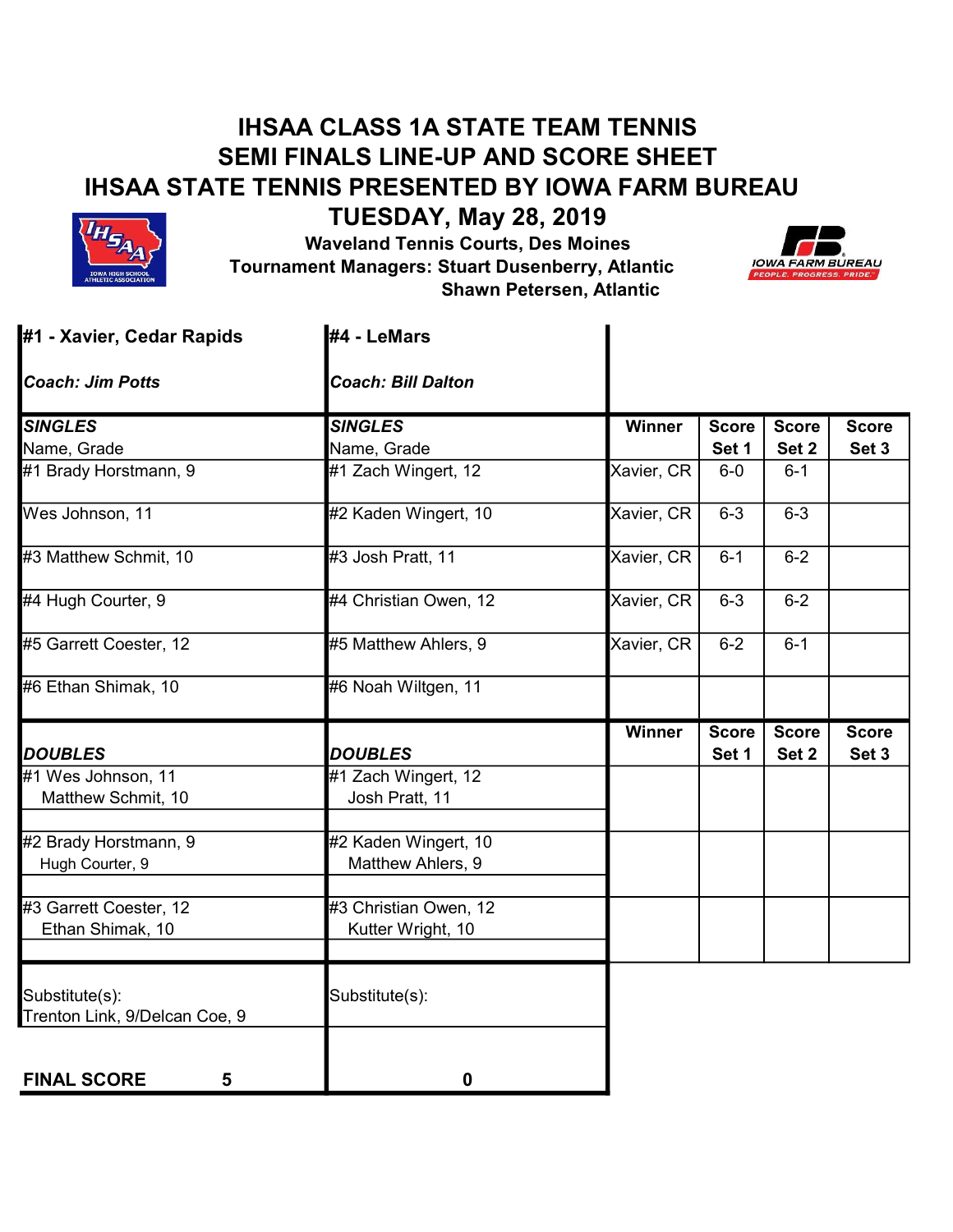# IHSAA CLASS 1A STATE TEAM TENNIS SEMI FINALS LINE-UP AND SCORE SHEET IHSAA STATE TENNIS PRESENTED BY IOWA FARM BUREAU



TUESDAY, May 28, 2019

 Waveland Tennis Courts, Des Moines Tournament Managers: Stuart Dusenberry, Atlantic Shawn Petersen, Atlantic



| #2 - Pella                  | <b>I</b> #3 - Norwalk         |                              |              |              |              |
|-----------------------------|-------------------------------|------------------------------|--------------|--------------|--------------|
| <b>Coach: Josiah Brandt</b> | <b>Coach: Korri ClarkWilt</b> |                              |              |              |              |
| <b>SINGLES</b>              | <b>SINGLES</b>                | Winner                       | <b>Score</b> | <b>Score</b> | <b>Score</b> |
| Name, Grade                 | Name, Grade                   |                              | Set 1        | Set 2        | Set 3        |
| #1 Jordan Roozeboom, 11     | #1 AJ ClarkWilt, 12           | $\overline{\mathsf{P}}$ ella | $7 - 5$      | $6 - 4$      |              |
| #2 Jack Edwards, 10         | #2 Drew Hall, 12              | Pella                        | $6 - 1$      | $6-4$        |              |
| #3 Carter Briggs, 12        | #3 Carter LaVelle, 10         | Pella                        | $6 - 4$      | $6 - 2$      |              |
| #4 Vaughn Thompson, 10      | #4 Jacob Joss, 12             | Pella                        | $6 - 1$      | $6 - 2$      |              |
| #5 Luke Diers, 12           | #5 Jason Brooner, 11          | Norwalk                      | $6 - 2$      | $6 - 2$      |              |
| #6 Geordie Laidlaw, 10      | #6 Nate Spurr, 12             | $Pe$ lla                     | $6 - 1$      | $6 - 1$      |              |
|                             |                               | Winner                       | <b>Score</b> | <b>Score</b> | <b>Score</b> |
| <b>DOUBLES</b>              | <b>DOUBLES</b>                |                              | Set 1        | Set 2        | Set 3        |
| #1 Jordan Roozeboom, 11     | #1 AJ ClarkWilt, 12           | <b>DNF</b>                   |              |              |              |
| Jack Edwards, 10            | Drew Hall, 12                 |                              |              |              |              |
| #2 Carter Briggs, 12        | #2 Carter LaVelle, 10         |                              |              |              |              |
| Vaughn Thompson, 10         | Jacob Joss, 12                |                              |              |              |              |
| #3 Luke Diers, 12           | #3 Nate Spurr, 12             |                              |              |              |              |
| Ezra Blasi, 12              | Dylan Spurr, 12               |                              |              |              |              |
| Substitute(s):              | Substitute(s):                |                              |              |              |              |
| Caleb Briggs, 9             | Tommy Wright, 12              |                              |              |              |              |
| <b>FINAL SCORE</b><br>5     |                               |                              |              |              |              |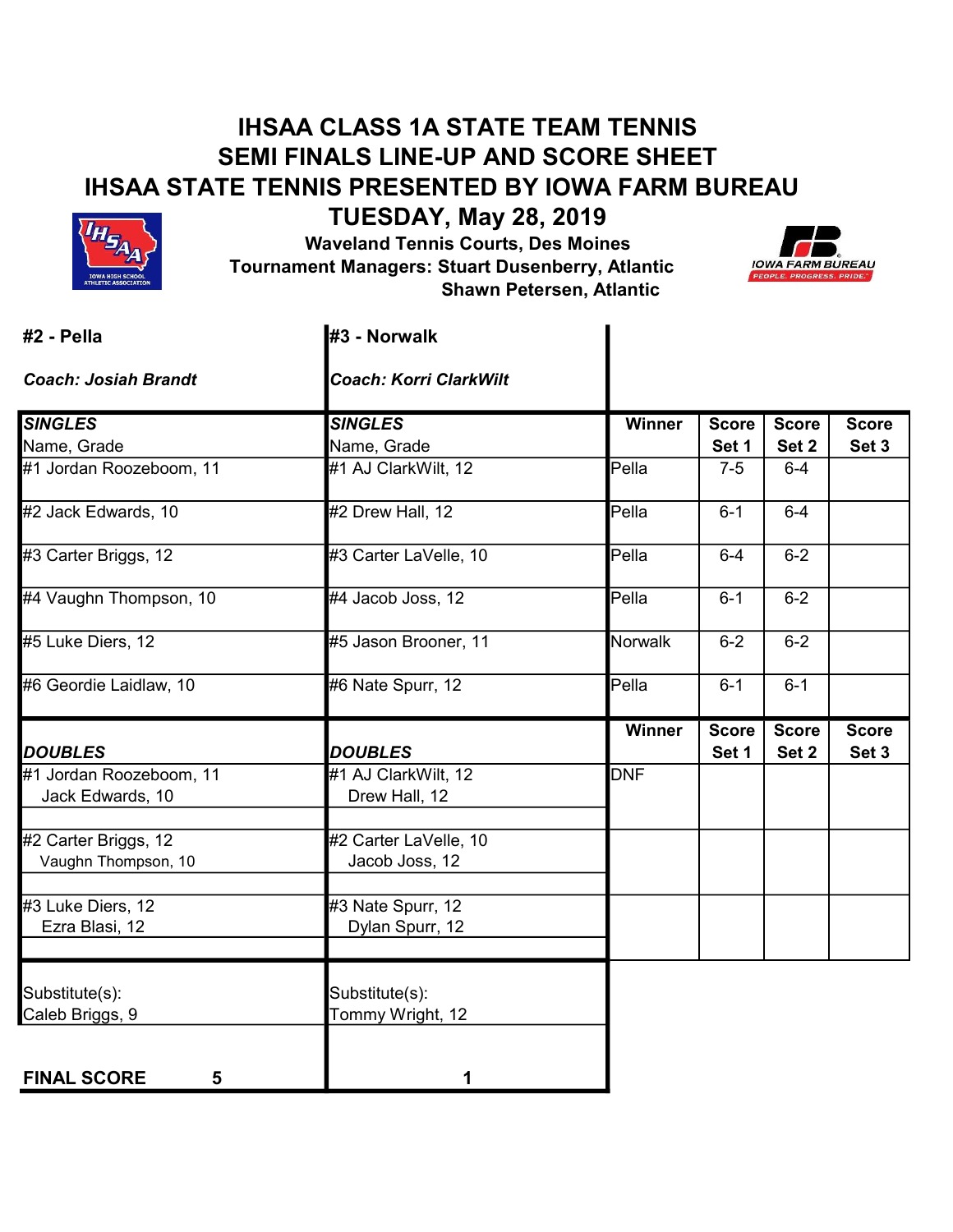# IHSAA CLASS 1A STATE TEAM TENNIS CHAMPIONSHIP FINALS LINE-UP AND SCORE SHEET IHSAA STATE TENNIS PRESENTED BY IOWA FARM BUREAU



TUESDAY, May 28, 2019 Waveland Tennis Courts, Des Moines Tournament Managers: Stuart Dusenberry, Atlantic Shawn Petersen, Atlantic



| #1 - Xavier, Cedar Rapids     | #2 - Pella                  |            |                       |                       |                       |
|-------------------------------|-----------------------------|------------|-----------------------|-----------------------|-----------------------|
| <b>Coach: Jim Potts</b>       | <b>Coach: Josiah Brandt</b> |            |                       |                       |                       |
| <b>SINGLES</b>                | <b>SINGLES</b>              | Winner     | <b>Score</b>          | <b>Score</b>          | <b>Score</b>          |
| Name, Grade                   | Name, Grade                 |            | Set 1                 | Set 2                 | Set 3                 |
| #1 Brady Horstmann, 9         | #1 Jordan Roozeboom, 11     | Pella      | $6 - 2$               | $6 - 3$               |                       |
| Wes Johnson, 11               | #2 Jack Edwards, 10         | Pella      | $4 - 6$               | $7-5$                 | $6-4$                 |
| #3 Matthew Schmit, 10         | #3 Carter Briggs, 12        | Xavier, CR | $6 - 2$               | $6-0$                 |                       |
| #4 Hugh Courter, 9            | #4 Vaughn Thompson, 10      | Xavier, CR | $6 - 4$               | $6-4$                 |                       |
| #5 Garrett Coester, 12        | #5 Luke Diers, 12           | Pella      | $0 - 6$               | $6 - 4$               | $6-0$                 |
| #6 Ethan Shimak, 10           | #6 Geordie Laidlaw, 10      | Pella      | $6 - 2$               | $4 - 6$               | $6-2$                 |
| <b>DOUBLES</b>                | <b>DOUBLES</b>              | Winner     | <b>Score</b><br>Set 1 | <b>Score</b><br>Set 2 | <b>Score</b><br>Set 3 |
| #1 Wes Johnson, 11            | #1 Jordan Roozeboom, 11     | Xavier, CR | $7-5$                 | $6 - 3$               |                       |
| Matthew Schmit, 10            | Jack Edwards, 10            |            |                       |                       |                       |
|                               |                             |            |                       |                       |                       |
| #2 Brady Horstmann, 9         | #2 Carter Briggs, 12        | Xavier, CR | $6 - 1$               | $6 - 2$               |                       |
| Hugh Courter, 9               | Vaughn Thompson, 10         |            |                       |                       |                       |
| #3 Garrett Coester, 12        | #3 Luke Diers, 12           | Xavier, CR | $6-0$                 | $6 - 3$               |                       |
| Ethan Shimak, 10              | Ezra Blasi, 12              |            |                       |                       |                       |
|                               |                             |            |                       |                       |                       |
| Substitute(s):                | Substitute(s):              |            |                       |                       |                       |
| Trenton Link, 9/Delcan Coe, 9 | Caleb Briggs, 9             |            |                       |                       |                       |
|                               |                             |            |                       |                       |                       |
| <b>FINAL SCORE</b><br>5       | 4                           |            |                       |                       |                       |